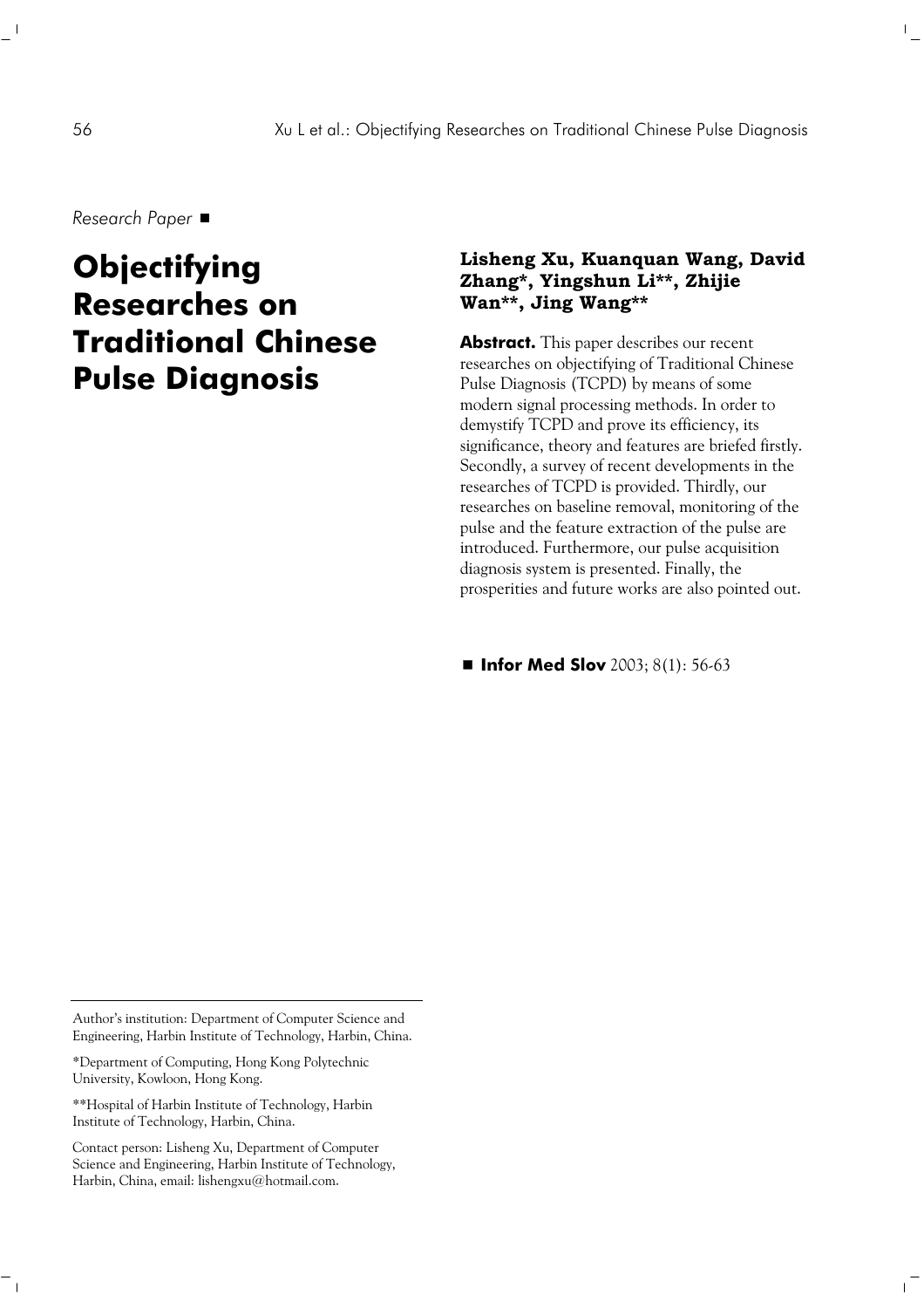## **Introduction**

TCPD has been proven to be worthwhile and clinically valid over 5000 years of the Chinese medicine history recorded. However, due to the difficulty to master it, many people still take it as a mystery. Thus, it is extremely necessary to introduce TCPD and let more and more people understand it. Many kinds of apparatus and systems that can automatically detect pulse from patients demonstrate that the researches of TCPD are significant and successful, but the modern research of TCPD has slowed down for a long time due to pulse's complexity and variation.<sup>1</sup> Nevertheless, the development in medical, sensor, pattern recognition, signal processing, database and other relative fields accelerate the research of TCPD forward recently.

This paper aims to employ some modern feature extraction and signal processing technologies to the objectifying researches on TCPD and point out its brighter future. First, the background, significance and the features of TCPD is stated. Then, an overview of recent achievements of TCPD is presented and our research on TCPD is introduced. Finally, we point out future tasks, emphases and restrictions of modern research on TCPD. For the clarity of understanding, some Chinese explanations corresponding to the English terms of TCPD are given in the round brackets together.

## **Traditional Chinese Pulse Diagnosis**

 $\sqsupset_{\bot}$ 

TCPD, one of the four diagnostic methods of TCM, is to judge disease by means of fingertips palpating patient' pulse image shown in the superficial arteries. Many western people may consider that pulse waveform is just the same as electrocardiogram (ECG) and the patient's ECG analysis is enough. The signal of ECG acquired through several electrodes only reflects the bioelectrical information of body. Having analyzed the pressure fluctuation signal of pulse, doctors

can detect and predict some symptoms that ECG cannot. TCPD can not only deduce the positions and degree of pathological changes, but also is a convenient, inexpensive, painless, bloodless, noninvasive and non-side effect method promoteded by U.N. 2

The substance of pulse is the blood and the power of pulse is the heart. The heart pumps and blood into all parts of the body through vessels and then the blood enter viscera inward and reach limbs & skin outwards incessantly. Besides, the blood circulation also depends on other viscera, which coordinates the heart. The lung meets all vessels and the blood circulation all over the body should converge into the lung; the liver stores blood and is in charge of its conducting; the kidney stores essence. Thus through the vessels, all visceral state and disease condition can be understood by means of pulse diagnosis. 3,4 Pulse diagnosis is to palpate pulses with fingertips and then to understand and judge the disease condition through the process of diagnostician's comprehension. It also named pulse-palpating, pulse-feeling, pulse-touching, pulse-reading, pulse examination or pulse taking. Pulse taking is the common word. To sum up the ancient Chinese Medicine, the significances of TCPD research today are as follows:

- 1. The physical examinations for the people of special careers such as students, pilots, athletes and some others, especially for the workers in chemical plants;
- 2. The researches of drug' s functions and effects on blood vessels & heart;
- 3. The monitoring of patients, pregnant women, fetus and so on;
- 4. The important reference for the doctors to recognize the exterior and interior of disease, to judge the deficiency and excess, to ascertain nature of disease, to identify the cause of disease, to predict the prognosis and to inspect the disease mechanism;

 $\mathbb{R}^n$ 

 $\mathbf{L}$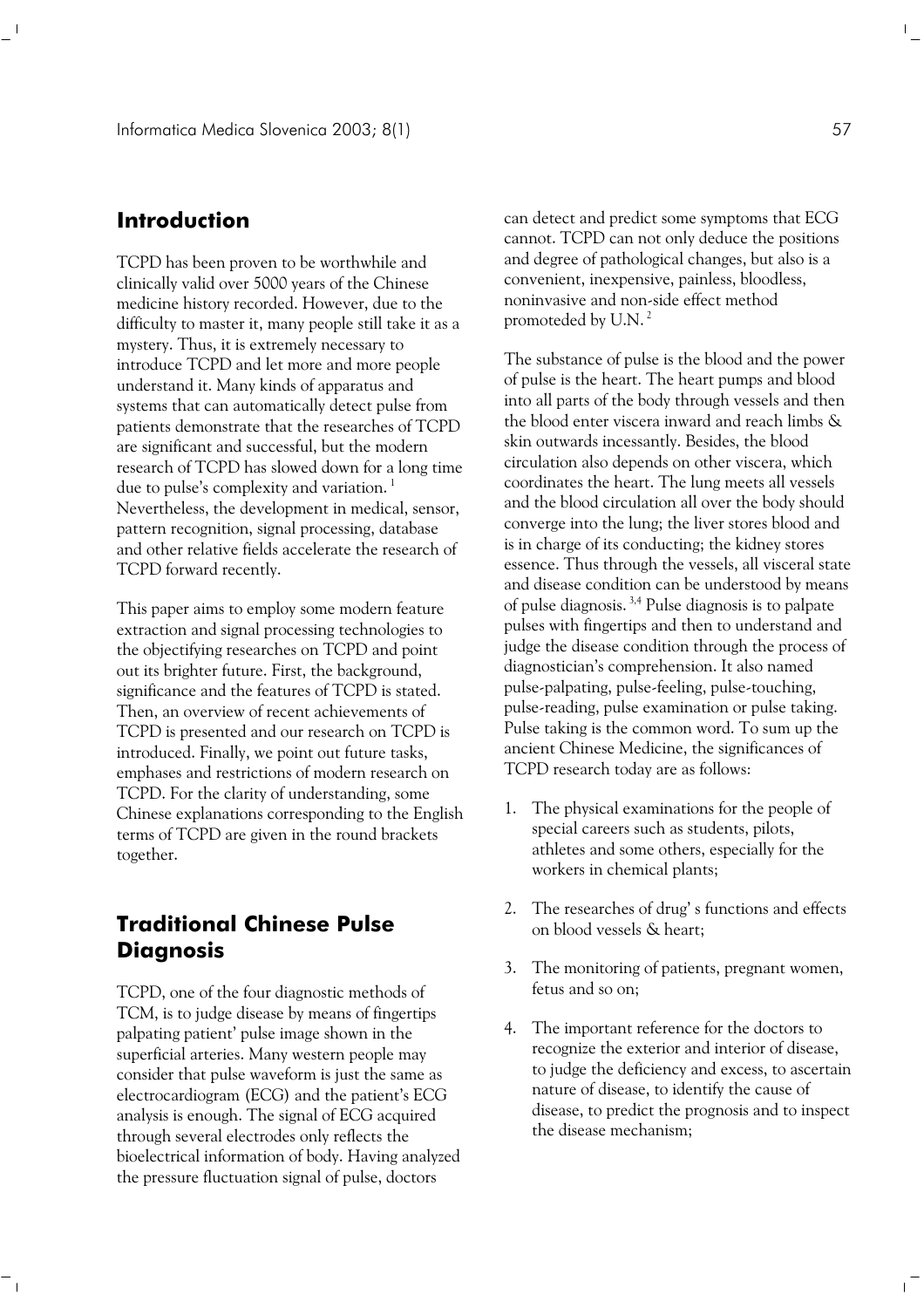- 5. The medical education and training for medicos;
- 6. The researches on the circulation system, nerve system, body fluid regulation, the emotions and so on;<sup>5</sup>
- 7. The researches on fitness and exercise (checking the effects and revising the exercise plan);
- 8. The surveying of psychology and the detecting of liar; 6-9



**Figure 1** (a) Deep pulse (Cheng Mai) images, (b) Superficial pulse images

Since ancient times, doctors have been paying great attention to pulse taking and have accumulated rich experiences. Taking pulse in TCPD, involving counting the number of beats

 $\overline{\phantom{a}}$ 

and identifying its form & pattern, does not just mean the identifying of pulse waveform as the researcher of modern medicine did. 10 It should be borne in mind that each of the types doesn't represent just one aspect of a given pulse. For example, floating and sinking describe the depth; slow and rapid describe the rate, whereas surging and fine describe the size of the pulse. Actually, these parameters occur in combinations. In most cases, a patient's pulse is described with a composite term such as floating, slippery, and rapid, or sinking, wiry, and thin.

 $\mathbb{F}_q$ 

 $\overline{1}$ 



**Figure 2** (a) Trend of superficial pulse images, (b) Trend of deep pulse images

According to the theory of TCPD, we use different pressure to acquire the pulse image and then judge the pulse whether floating or sinking, whether excess or deficiency and so on. Pulse shape varies with pressures. When the pulse waveform amplitude is the highest among those pulse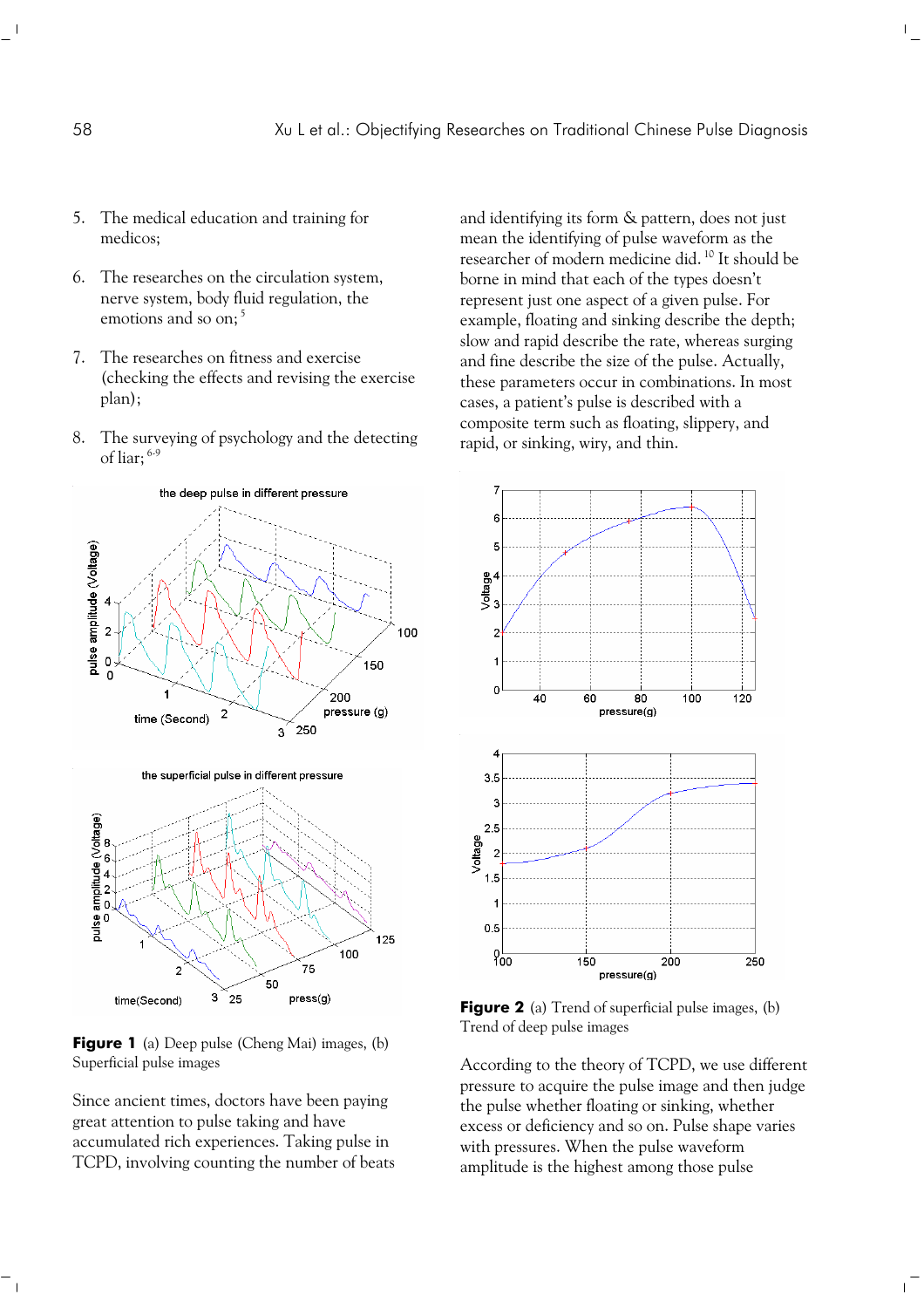waveforms, it is named optimal pulse waveform. If the pressure acquired the optimal pulse waveform is smaller than 100g, this kind of pulse must be superficial pulse. When the pressure acquired the optimal pulse waveform is more than 200g, this kind of pulse must be deep pulse. Normal pulse's pressure acquired the optimal pulse waveform is smaller than 200g and more than 100g. Figure 1(a) and (b) are the superficial pulse and deep pulse we acquired. Their trends are illustrated in Figure 2. The deep pulse, defined only by its deep position, is often described as deficient on light pressure and excess by heavy pressure. Only when the pressure is more than 100g, the deep pulse can be felt. The best shape of the pulse is at the pressure of 200g or so. When the pressure is bigger than 250g, the pulse shape is still clear. The superficial pulse, defined only by its superficial position, is often described as excess on light pressure and deficient by heavy pressure. When the pressure is 25 g or so, the superficial pulse can be felt with ease, but when the pressure is bigger than 125g the pulse is not so clear. The best shape of the superficial pulse is at the pressure of 75g or so.

Thus, the researches on TCPD are more than the studies on pulse waveform. It just means the multidimension information. According to TCPD, we name those pulse waveforms as Pulse Image. What's more, new disease and new problems associated with our modern civilization have begun to show consistencies in TCPD. For example, the "ceiling dripping" scattered pulse of AIDS and a kind of knotted pulse related to cancer are among the few recently identified syndromes which seem to have characteristic pulse images.<sup>11</sup>

## **Developments of Researches on TCPD**

To reveal the scientific essence of pulse diagnosis, a lot of researches have been made in the fields of TCM, western medicine, medical engineering and their related fields from 1950's. But some of them did not base on the theory of TCPD. Beside the

 $^{-}$ 

researchers in China, some researchers in Japan,<sup>12</sup> Korean,<sup>13,14</sup> German, <sup>15</sup> Canada and US got interested in this research of TCPD. 16 In order to objectify pulse, engineers have designed many kinds of pulse sensors to acquire pulse. Of all these kinds of pulse sensors, the pressure sensors can reflect the information just as pulse feeling based on TCPD better. The HMX pulse sensor made by Shanghai Medical Instrument Company has better reproducibility in operation.<sup>17</sup> According to the theory of elastic cavity, McDonald, <sup>18</sup> Liu Zhaorong studied the circulation system. 19 But the cardiovascular system is so complicated that it cannot be modeled accurately. It is meaningful but it still needs the further systematic research.

## **Our Researches on TCPD**

At present, the parameters' extraction is mainly carried out by time-domain signal processing method such as computing the amplitude, slope, area and so on. Among these parameters, the ratio between some of them also can be used to justify vascular elasticity and peripheral resistance. Due to some limits of related fields, the researches in TCPD make less progress. With the application of modern signal processing methods and technologies, some biometrics technologies such as speech recognition and signature recognition have made rapid progress. Thus, the research of TCPD should combine with the modern signal processing too.

In this section, all the pulse data are acquired by our pulse diagnosis system, which comprises a set of pulse sensor, adapter, amplifier, and computer. The sensor, named HMX-4, was made by Shanghai Medical Instrument Company. It is a hyperbolic contact-terminal type of the strain cantilever beam transducer, which is not the same as the previous sensors for studying the western medicine. Our sensor's probe is a trapezoid whose area is 29.4  $\text{mm}^2$ , that makes the probe's little deviation do not influence its repeatability. Thus the impersonal, stable, high-precision pulse waveform is ensured. The following is our works

 $\mathbb{R}^n$ 

 $\mathbf{I}$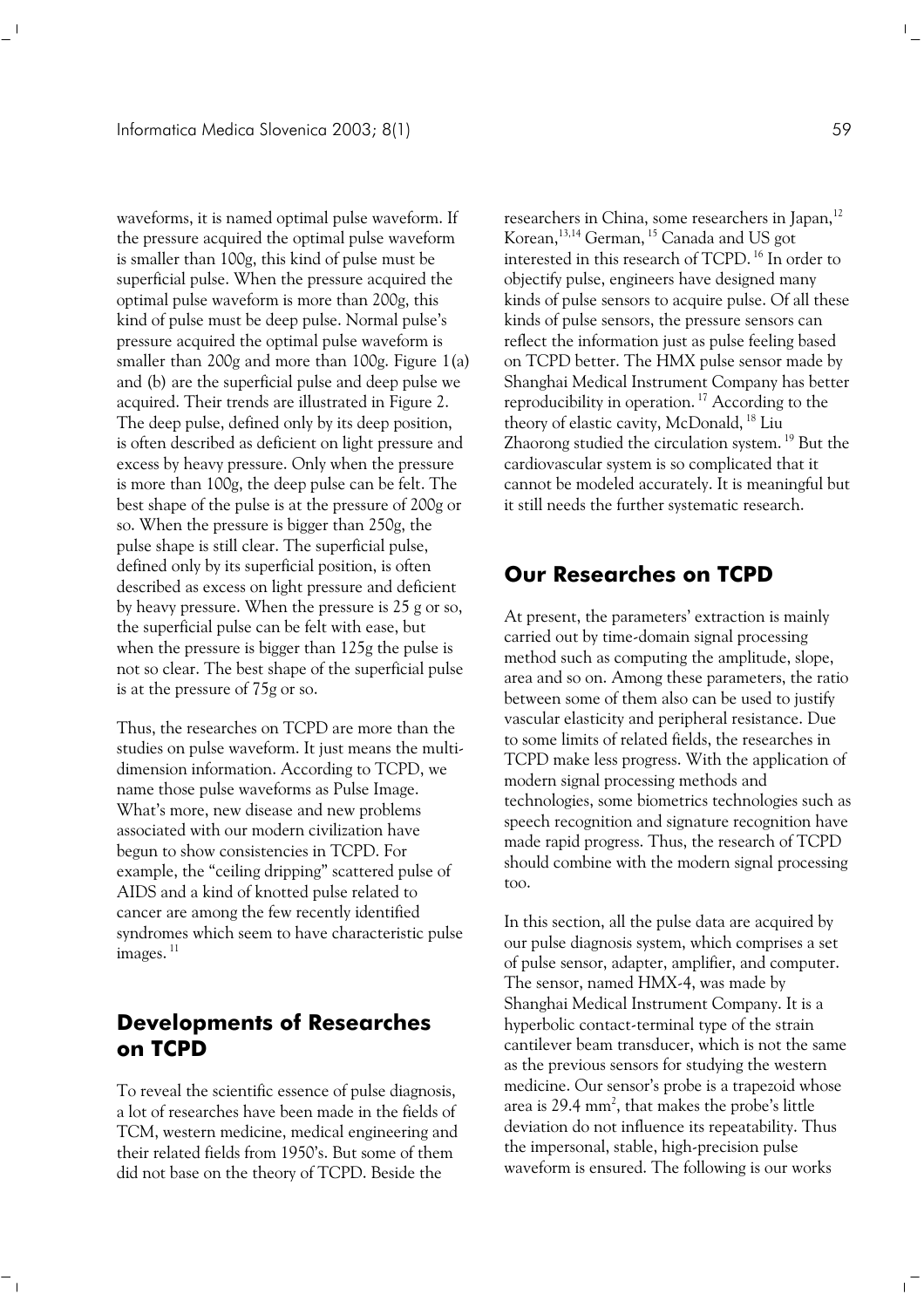on baseline drift removal, monitoring and features extraction of pulse.

#### **Baseline Drift Removal of Pulse Waveform**

Pulse waveform can easily be influenced by many factors such as respiration, body temperature, muscle's dithering, body's movement and so on. The whole pulse goes down when exhaling and goes up when inhaling. Holding the breath may make pulse more stable. But these restricts not only make the patient uncomfortable and inconvenient, but also prevent us from acquiring the long period of stable pulse. Thus, we developed an algorithm for baseline removal.<sup>20</sup> The pulse, with its baseline being adjusted, is *signal3* in Figure 3, and its original pulse curve is *signal1*. *Signal2* is the baseline drift.



**Figure 3** Actual pulse and its results filtered by wavelet

#### **Monitoring of Pulse**

 $\overline{\phantom{a}}$ 

TCPD has been researched worldwide. Some success has achieved. The means of acquiring the pulse information and the performance of pulse sensor are satisfied. But the research of pulse's monitor is reported seldom because of baseline drift and noise interferences. Having combined some modern signal processing technology, we extracted the baseline drift and noise interference. Thus, the monitoring of pulse can be realized. This

does have the pathological and physiology meaning. Figure4 illustrates a period of the monitored pulse data. The signal in the upper is the contaminated pulse; the signal in the lower panel is the baseline being extracted; the signal in the middle is the real pulse.

 $\frac{1}{\sqrt{2}}$ 

 $\overline{1}$ 



**Figure 4** The monitoring of pulse

During the process of monitoring, we can study the pulse rate's variation too. As far as pulse' rhythm concerned, it often changes even to a healthy person. Figure5 shows us this phenomenon. The period's mean value is 0.8 second and its standard deviation is 0.0667. The knotted pulse **(Jie Mai***)*, scattered pulse **(San Mai***)* and intermittent pulse *(***Dai Ma***i)*, all have their distinctive characters of the rhythm respectively.



**Figure 5** The pulse's period fluctuation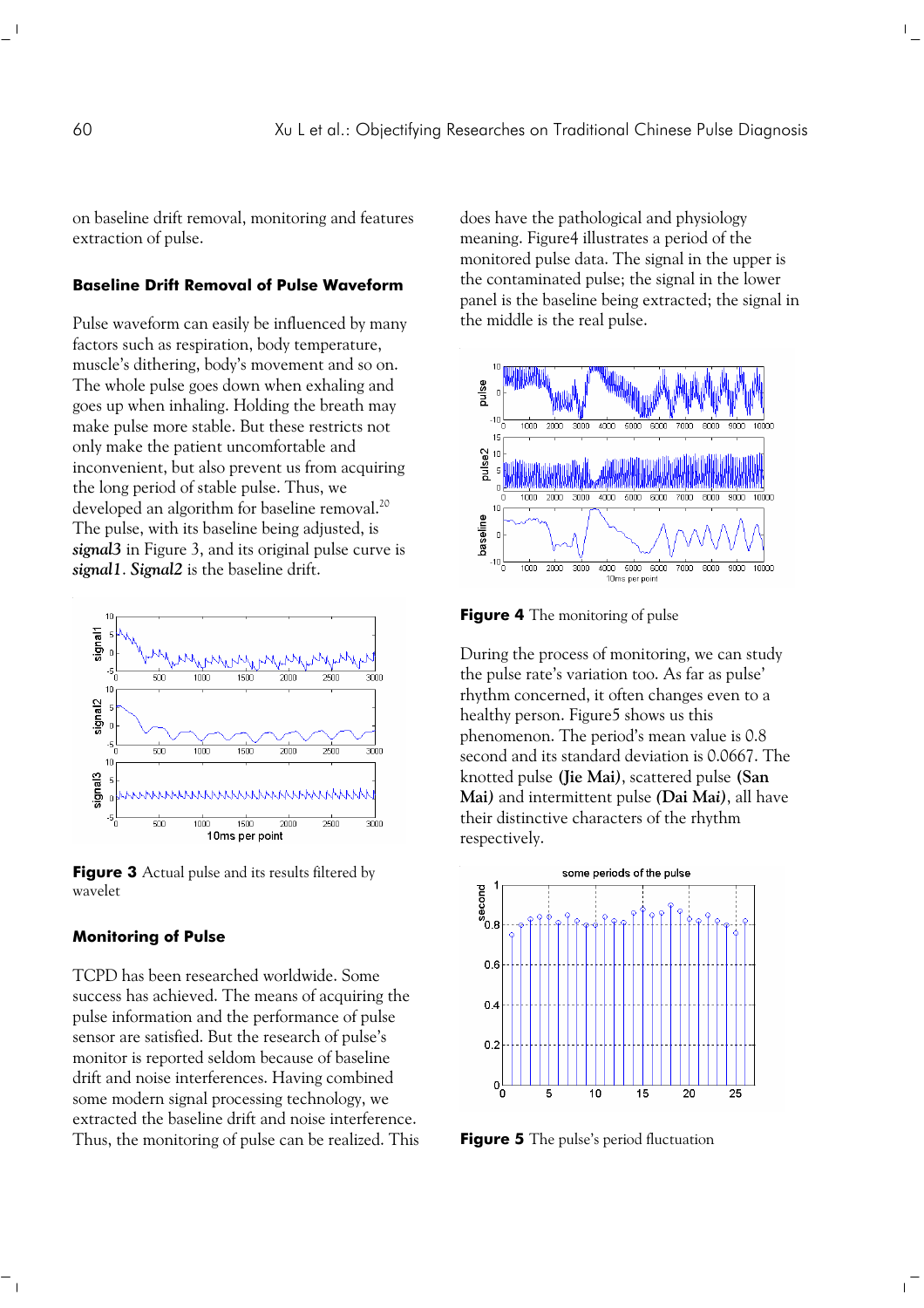| pulse name<br><b>RPA</b>             | Taut pulse | Normal pulse | Smooth pulse |
|--------------------------------------|------------|--------------|--------------|
| RPA (Ratio of pulse area)<br>Maximum | 0.65       | 0.40         | 0.35         |
| RPA (Ratio of pulse area)<br>Minimum | 0.40       | 0.35         | 0.25         |

**Table 1** Comparison of three different pulse's RPA

#### **Feature Extraction**

During the time domain analysis of the pulse, we find that the ratio of pulse area is a feature for differentiating the typical pulses. As Figure6 shown, the pulse area of every period  $(S_{\text{pulse}})$  and its rectangle area  $(S_{\text{rect}})$  can be calculated. The rectangle area  $(S_{\text{rect}})$  equals to the value of pulse's main peak multiple its period. The ratio of pulse area (RPA) to the rectangle area is defined as follows.

$$
RPA = S_{pulse}/S_{rect}
$$
 (1)

Illustrated in Table1, the RPA of taut pulse *(Xian Mai)* is bigger than 0.4, while the RPA of normal pulse *(Ping Mai)* is bigger than 0.35 and less than 0.4, the RPA of smooth pulse *(Hua Mai)* is more than 0.25 and less than 0.35.

About the extraction of pulse features, this article promotes two kinds of area grade analysis methods, namely X-axis area analysis and Y-axis area analysis. Applying the X-axis area analysis method, the systolic area and diastolic area and some related parameters are calculated. What's more, by means of the Y-axis area analysis method, the main peak's width and the variation of pulse waveform shape characters can be got. As Figure7 illustrated, we gets the main peak's value  $P_m$  at first, then draw a line y=Pm. Then draw the equispaced lines parallel with the X-axis such as y=0.99\*  $P_m$ , y=0.98\*  $P_m$ ,..., y=0.02\*  $P_m$ and  $y=0.01* P_m$ . Next, the pulse waveform intersects with these lines and the areas of these intersects can be calculated. According to these areas trend, we can classify the various pulse images. If we combine these two kinds of area

 $\sim$ 

analysis method, the classification will be more satisfied.



**Figure 6** The scheme of areas computing, (a) The calculation of Srect, (b) The calculation of Spulse

Ling Y Wei found that the energy rate of pulse power spectrum did have some relation with the disease. This illustrates that the frequency analysis of pulse image is significant. From the power spectrum analysis, we can find that the ratio of the spectral peaks is very important in analyzing people's physical condition. Table 2 lists some of the comparisons.  $A_0$ ,  $A_1$ ,  $A_2$ ,  $A_3$ ,  $A_4$ , L,

 $\mathbf{I}$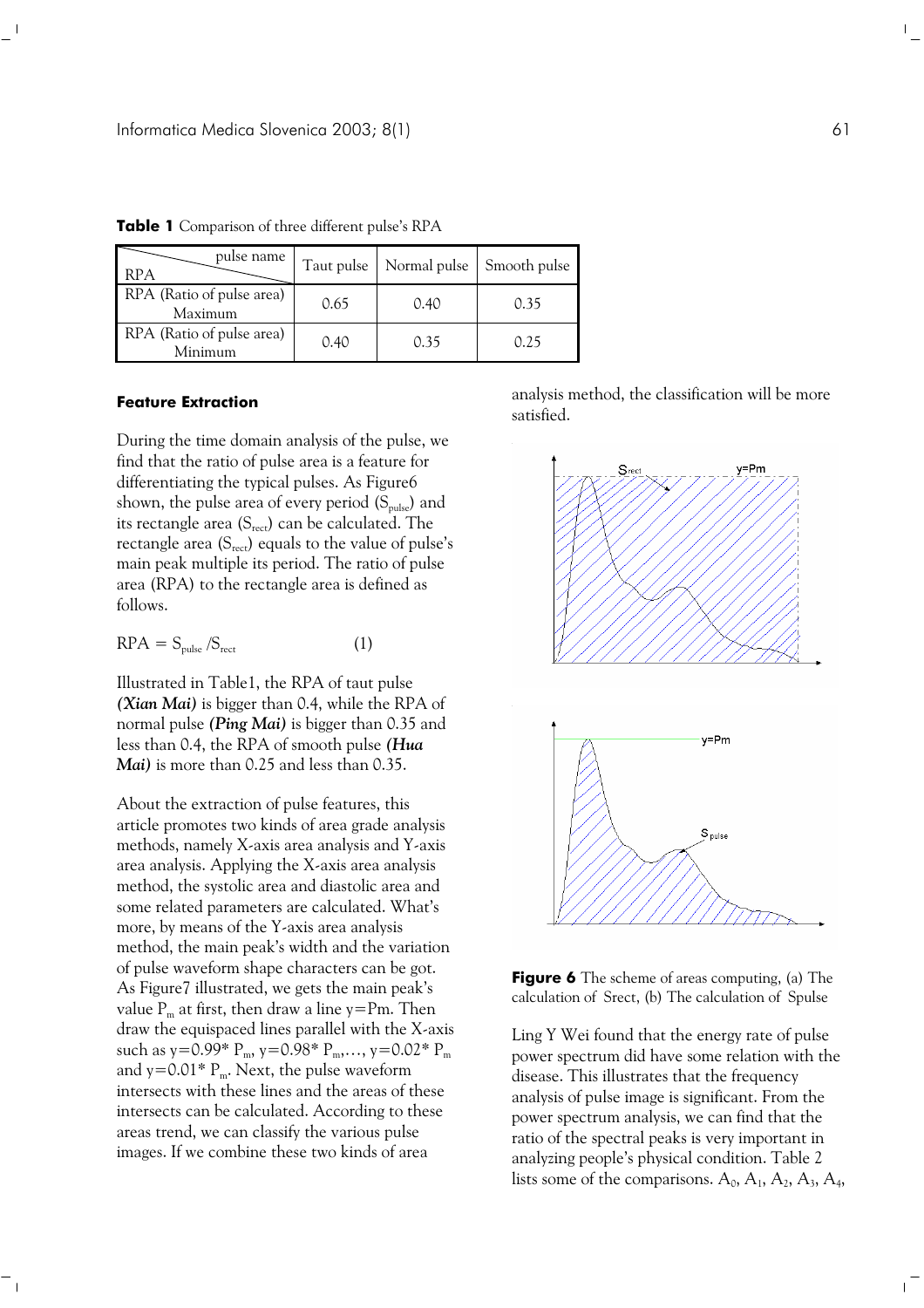A5, ……, stands for the direct current component, first harmonic, second harmonic, third harmonic, fourth harmonic, fifth harmonic of the pulse and so on respectively. Applying method of power spectrum analysis, we can also analyze slow pulse *(Man Mai)*, rapid pulse *(Kuai Mai)*, moderate pulse *(Huan Mai)*, scatter pulse *(San Mai)*, knotted pulse *(Jie Mai)*, running pulse *(Cu Mai)*, intermittent pulse *(Dai Mai)* and so on.<sup>21-25</sup>

The choice on the method of the pulse's analysis is significant. Due to the variability of pulse mentioned above, some statistical approaches need to be used. Statistics alone do not help all the time, however. There is also a need for some signal processing algorithms, which are robust to this variability. Although several modern signalprocessing algorithms have been developed for the research of pulse-taking, some technologies such as wavelet, STFT (Short Time Fourier Transform), Higher order spectrum, AR-

spectrum array, neural network and so on were successfully applied in the research of heart's sound can be applied to study the TCPD too.<sup>26,27</sup> The methods of speech processing also can be used for reference. Based on our ever-growing database of pulse, our lab is on the way to improve the pulse image's efficiency of signal processing and recognition.

 $\mathbb{F}_2$ 



**Figure 7** Schematic figure of Y-area analysis method

| Harmonic<br>Amplitude | A0              | A1                              | A2              | A <sub>3</sub>                                  | A <sub>4</sub> | A5              | A6              |
|-----------------------|-----------------|---------------------------------|-----------------|-------------------------------------------------|----------------|-----------------|-----------------|
| Taut<br>pulse         |                 | $0.47 \pm 0.05$ 0.30 $\pm$ 0.05 | $0.12 \pm 0.02$ | $0.04 \pm 0.01$ $0.02 \pm 0.01$                 |                | $0.02 \pm 0.01$ | $0.02 \pm 0.01$ |
| Normal<br>pulse       | $0.34 \pm 0.05$ | $0.29 \pm 0.05$                 |                 | $0.15 \pm 0.02$ $0.09 \pm 0.02$ $0.06 \pm 0.01$ |                | $0.04 \pm 0.01$ | $0.03 \pm 0.01$ |
| Smooth<br>pulse       | $0.46 \pm 0.05$ | $0.28 \pm 0.05$                 | $0.18 \pm 0.02$ | $0.05 \pm 0.01$                                 | $0.02 + 0.01$  | $0.01 + 0.01$   | 0.0             |

**Table 2** Comparison of three different pulse's harmonics

## **Conclusion**

For the purpose of probing the mechanism of manifestations of the pulse of Traditional Chinese Medicine (TCM), this article has made lots of researches on pulse image by using signal processing methods. What's more, the monitoring of pulse is researched for the first time. In time domain, a brand-new area analysis method is proposed. In frequency domain, harmonic features are also extracted. With these comments, we end our discussion of TCPD by stating some of its developing directions.

- 1. Unifying the instrument for acquiring pulse pressure, the analysis methods and the normalization of TCPD;
- 2. Combining the integral and dynamic researches on TCPD with clinic;
- 3. Applying some modern signal processing & technology and looking for the new breakthrough of TCPD;
- 4. Combining with some other diagnosis methods such as tongue diagnosis, ECG, EEG and heart sound.